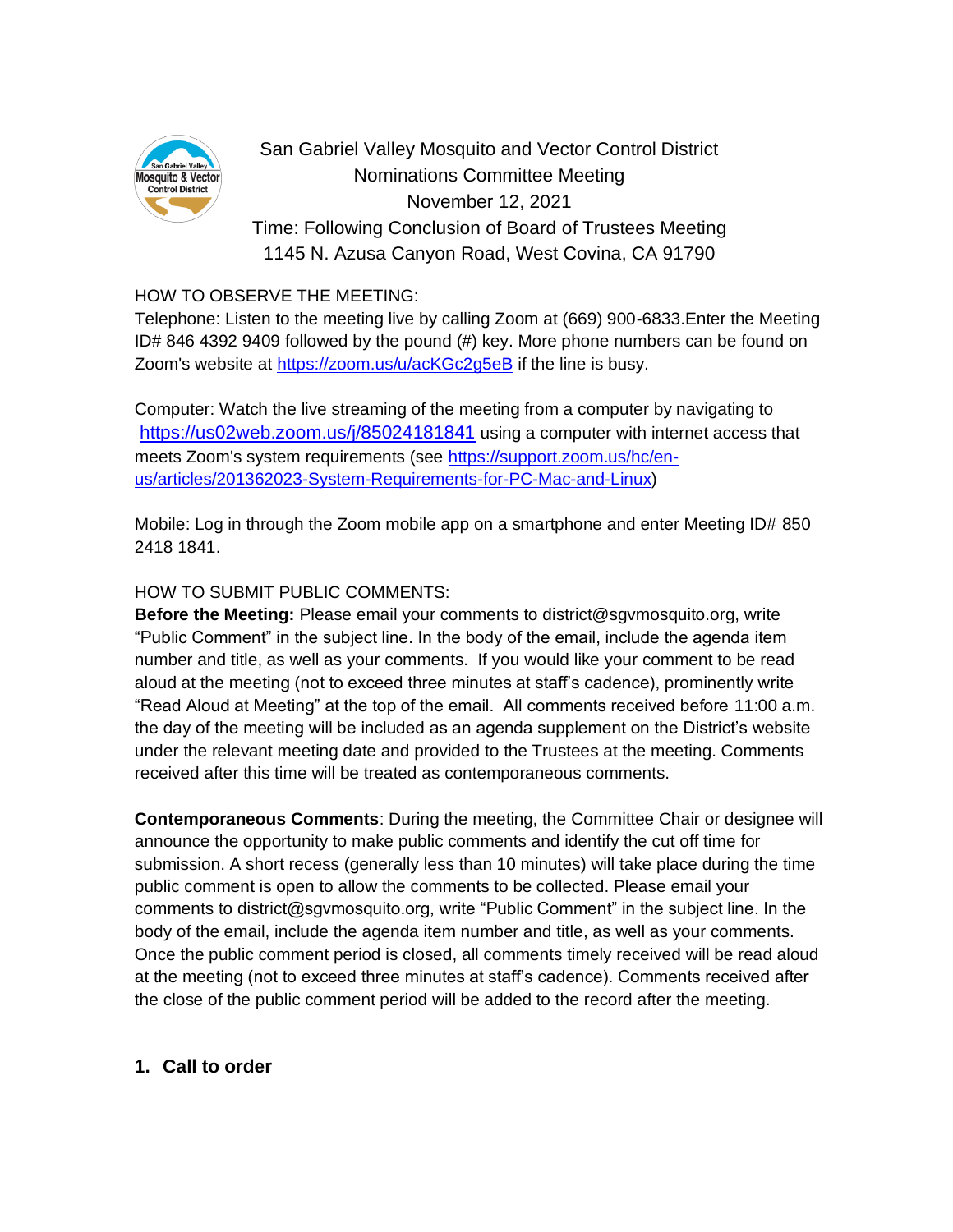#### 1.1 Roll Call Attendance

1.2 ORDER OF BUSINESS – Review and prioritization of Agenda Items including, if necessary, identification of any emergency items arising after posting of the Agenda and requiring action prior to next regular meeting.

#### **2. Opportunity for Public Comment on Non-Agenda Items**

(Individual Public Comments may be limited to a 3-minute or less time limit) During Public Comments, the public may address the Committee on any issue within the District's jurisdiction that is not on the agenda. The public may comment on any item on the Agenda at the time that item is before the Committee for consideration. There will be no dialog between the Committee and the Commenter. Any clarifying questions from the Committee must go through the Committee Chair.

- **3. Select Chair of The Nominations Committee**  (Approve/Deny)
- **4. Solicit Candidates for The Offices of President, Vice President/President Elect, Secretary/Treasurer From The Members of The Board of Trustees.** (EXHIBIT 4A) (Committee Chair) (Approve/Deny)
- **5. Adjournment**

### **Nominations Committee**

Richard Barakat Tim Sandoval Jackie Doornik Margaret Finlay Cynthia Sternquist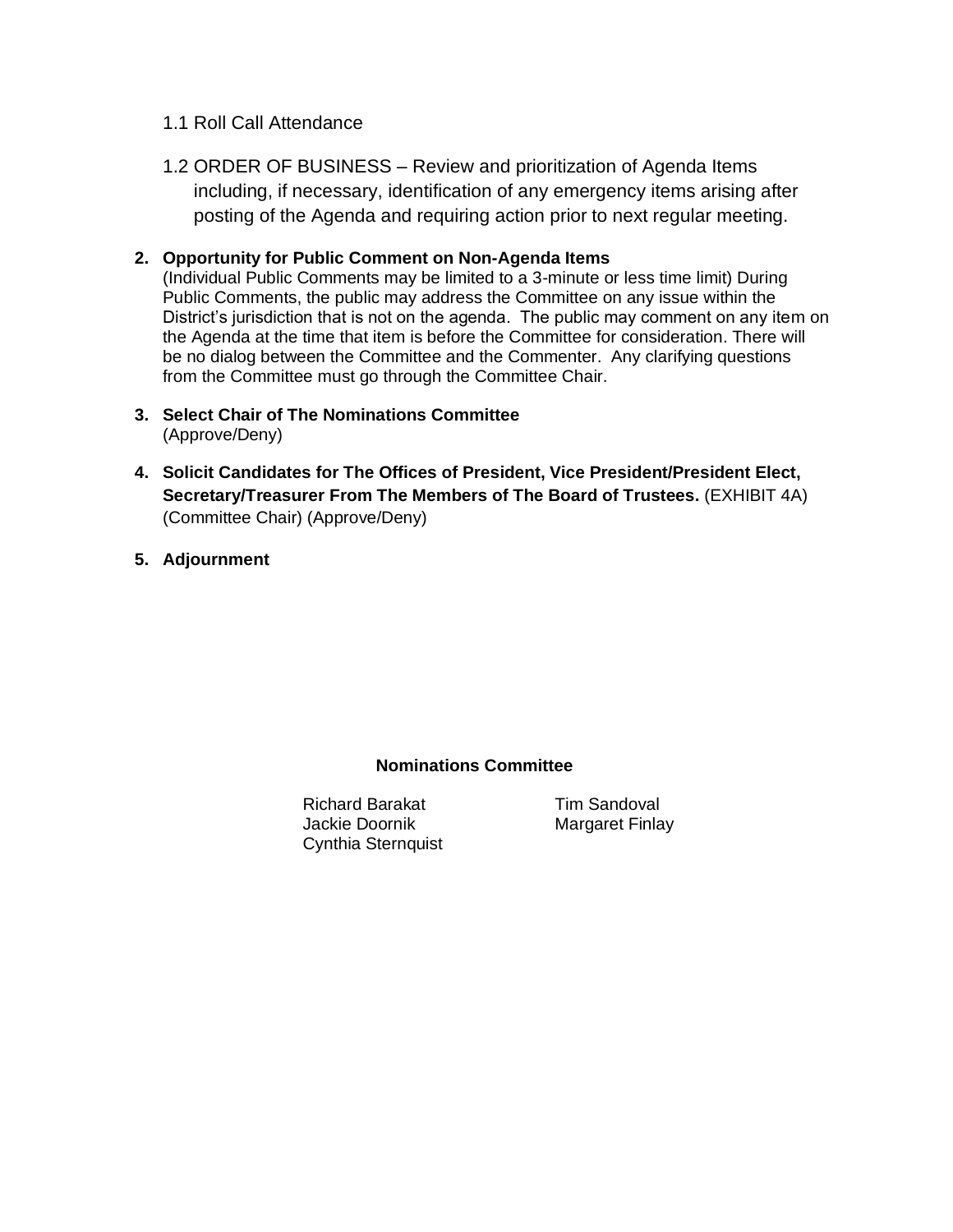# **CERTIFICATE OF POSTING**

This agenda shall be made available upon request in alternative formats to persons with a disability as required by the American with Disabilities Act of 1990 (42 U.S.C. §12132) and the Ralph M. Brown Act (California Government Code §54954.2). Persons requesting a disability related modification or accommodation in order to participate in the meeting should contact the San Gabriel Valley Mosquito and Vector Control District at (626-814-9466) during regular business hours, at least twenty-four hours prior to the time of the meeting.

Materials related to an item on the Agenda submitted after distribution of the agenda packet are available for public inspection in the San Gabriel Valley Mosquito & Vector Control District Office located at 1145 North Azusa Canyon Road, West Covina, CA 91790 during normal business hours.

\_\_\_\_\_\_\_\_\_\_\_\_\_\_\_\_\_\_\_\_\_\_\_\_\_\_\_\_\_\_\_\_\_\_\_\_\_\_\_\_\_\_\_

Jared Dever District Manager, San Gabriel Valley MVCD

### **Notice to the Public**

It is the intention of the San Gabriel Valley Mosquito and Vector Control District (District) to comply with the Americans With Disabilities Act (ADA) in all respects. If, as an attendee or a participant at this meeting, you will need special assistance beyond what is normally provided, the District will attempt to accommodate you in every reasonable manner.

Please contact the Clerk of the Board at (626) 814-9466. Assisted listening devices are available at the meeting for individuals with hearing impairments. Notification 48 hours prior to the meeting will enable the District to make reasonable arrangements to ensure accessibility to this meeting. (28 CFR 35. 102- 35. 104 ADA Title II)